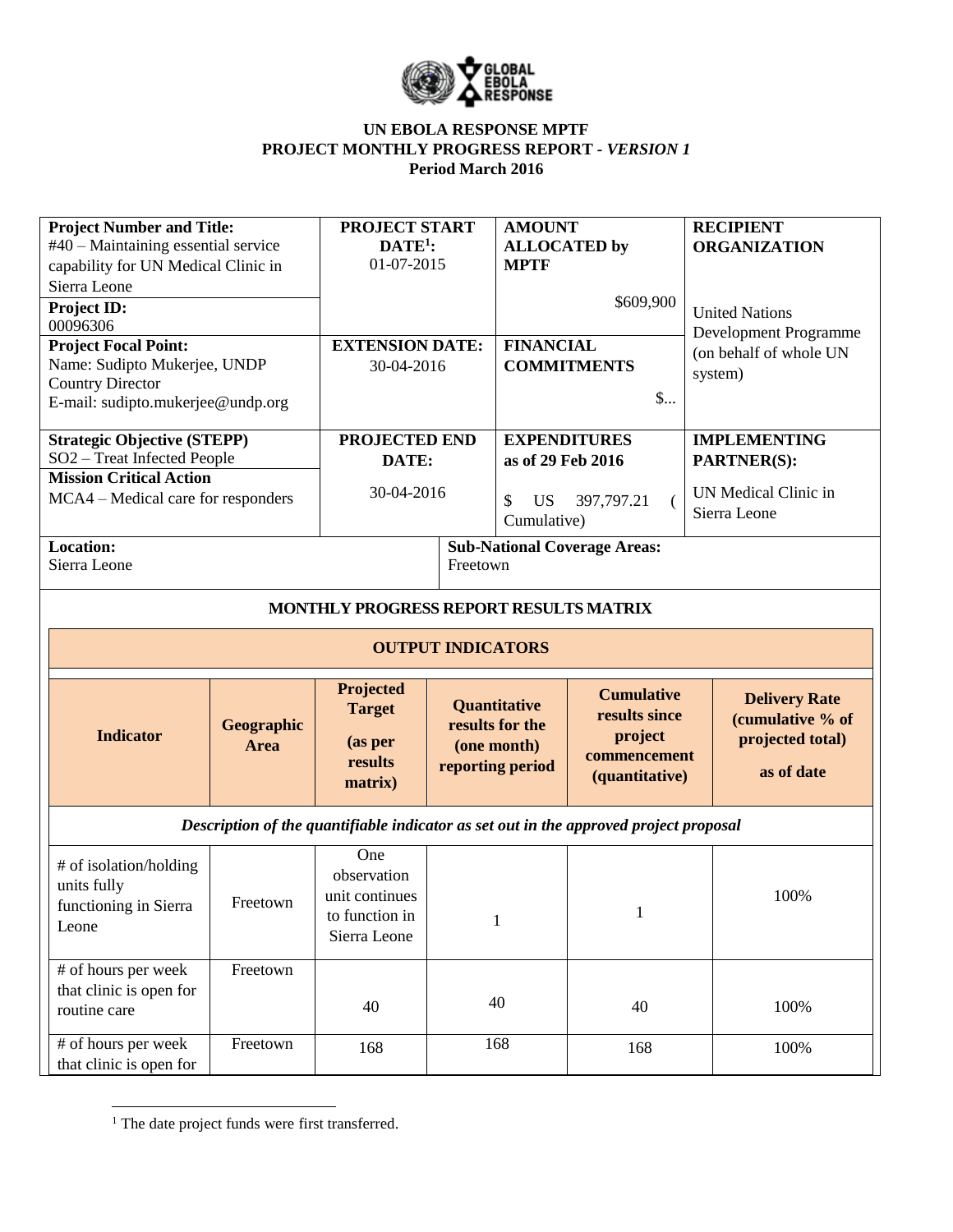

## **UN EBOLA RESPONSE MPTF PROJECT MONTHLY PROGRESS REPORT** *- VERSION 1* **Period March 2016**

| emergencies                                                                                                |          |                                                                                |                                                                    |      |      |
|------------------------------------------------------------------------------------------------------------|----------|--------------------------------------------------------------------------------|--------------------------------------------------------------------|------|------|
|                                                                                                            |          |                                                                                | <b>EFFECT INDICATORS</b> (if available for the reporting period)   |      |      |
| Availability of non-<br>Ebola medical<br>services provided to<br>UN personnel (with<br>ambulance services) | Freetown | 24/7 medical<br>services<br>available<br>through the<br>duration of<br>project | 333 clients<br>accessed services<br>during the<br>reporting period | 3425 | 100% |
| % of cases addressed<br>by UN clinic within<br>night hours                                                 | Freetown | 100% of<br>emergency<br>after-hours<br>cases are<br>addressed by<br>UN clinic  | $\overline{2}$                                                     | 8    | 100% |
|                                                                                                            |          |                                                                                |                                                                    |      |      |

## **NARRATIVE**

**Situation Update** (*please describe critical changes, if any, in the situation that affect the project (1-2 paragraphs*)

**Key Achievements** (*please use this section to highlight your key achievements for the month, using bullet points if preferred)*

- 346 Clients have accessed the Clinic for services (including administrative) in March 2016.
- Oxygen generating capacity is active. Oxygen generating plant has been installed.

**Delays or Deviations** (*if any, briefly describe the delays or changes in focus, approach or targets, and provide a short justification for the change (1-2 paragraphs*)

 The project was never interrupted though there had been some funding delays that caused concern with regards to renewal of staff contracts.

**Gender and Environmental Markers** *(Please provide disaggregated data, if applicable)*

| <b>No. of Beneficiaries</b> |     | <b>Environmental Markers</b>      |  |  |
|-----------------------------|-----|-----------------------------------|--|--|
| Women                       | 128 | e.g. Medical and Bio Hazard Waste |  |  |
| Girls                       | ∠   | e.g. Chemical Pollution           |  |  |